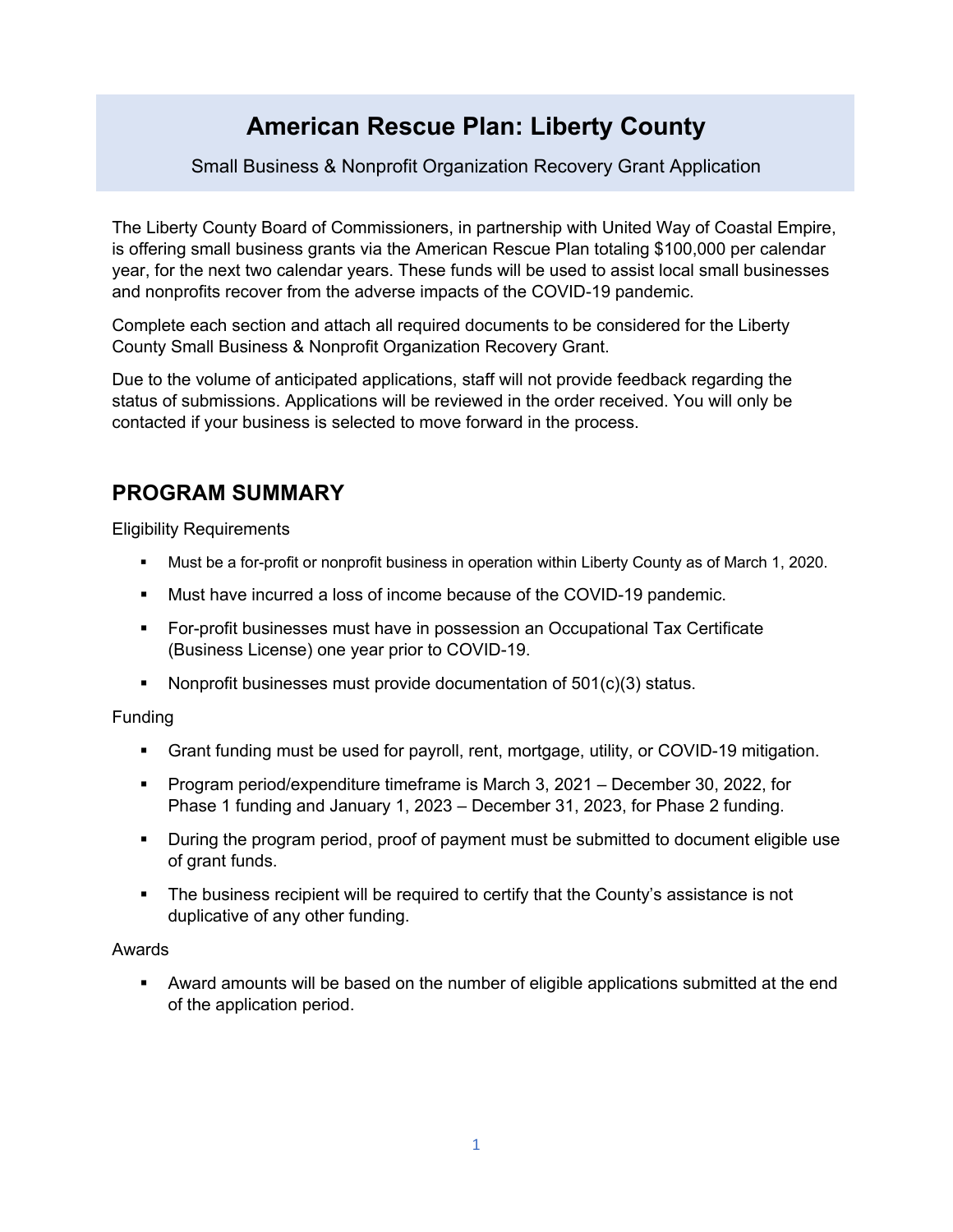Recipient Responsibilities

- § Enter into a formal, written, funding agreement with the Liberty County Board of Commissioners.
- Provide documentation to support the expenditure of funds within 9 months of receiving funds.
- § Make every effort to continue business operations through December 31, 2022, for Phase 1 funding and December 31, 2023, for Phase 2 funding.
- Retain all related records for 3 years after receipt of grant closeout letter.
- Notify Liberty County Board of Commissioners of business or nonprofit closure by letter (from business owner / executive director / chairman of nonprofit board) with last day of operation and detail reason for closure.

### Fraud & Repayment

§ Applicants are advised that making false statements, concealing information, submitting altered documents, utilizing funds for ineligible purposes, or similar actions are considered fraudulent and may result in repayment of the grant award or other legal actions.

Submission & Deadlines

- § Applications should only be submitted by the owner, partner, chairperson, or other authorized corporation member.
- § Applications must be submitted using the online platform at **uwce.org/arpa** or by returning a hard copy application to the **Liberty County Office of United Way of Coastal Empire (UWCE)** at **301 Olive Street, Hinesville, GA 31313**.
- The **deadline** to complete and return the application is Friday, April 15<sup>th</sup> by 5:00 PM
- **Applications will be reviewed in the order received.**
- Incomplete applications will not be considered for funding.

## **OTHER ASSISTANCE RESOURCES**

Due to limitations of federal funding, applicants are encouraged to identify and pursue all available resources.

- U.S. Small Business Administration www.sba.gov
- Small Business Development Center www.georgiasbdc.org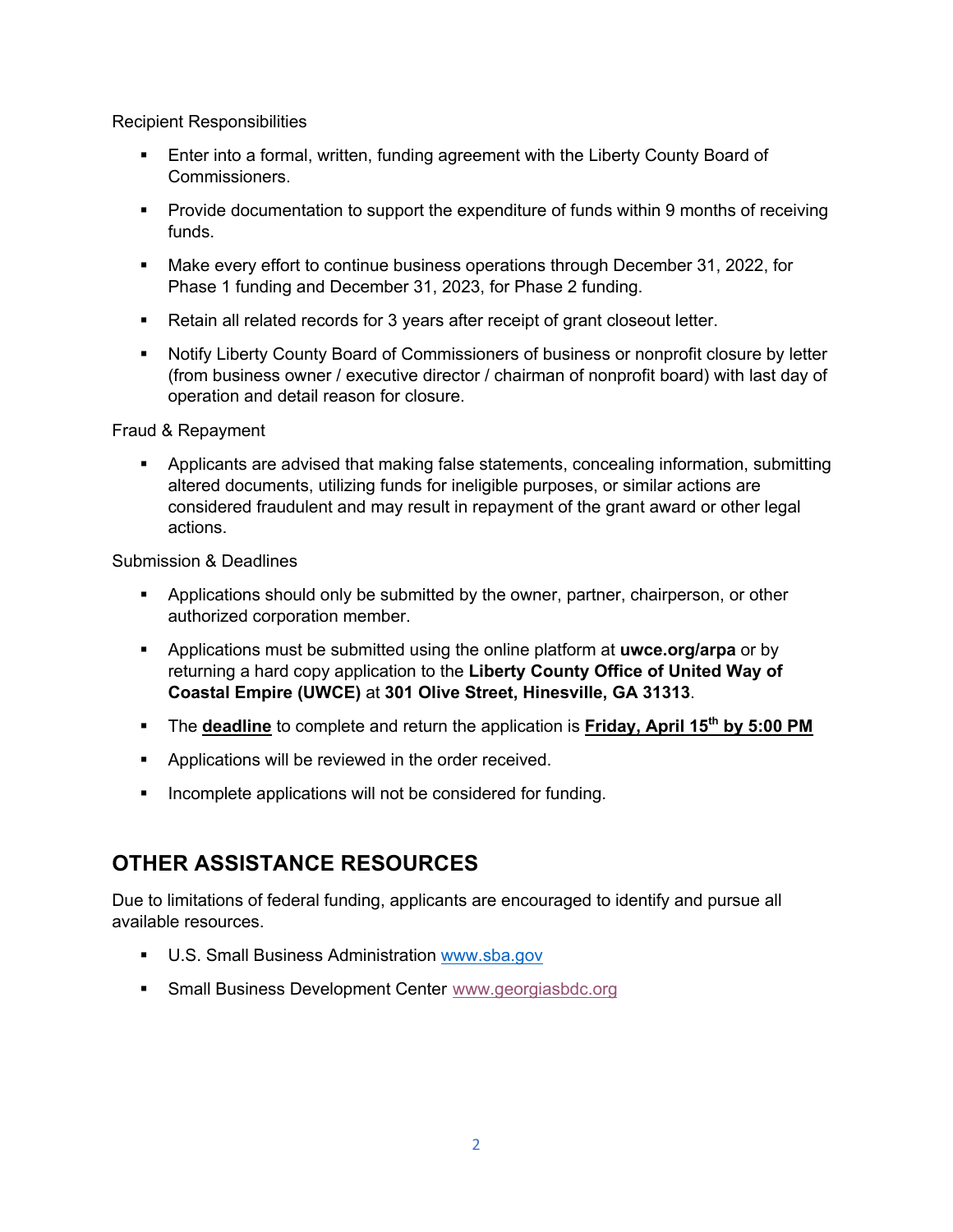

## **Liberty County ARPA Application (Subrecipient Agreement)**

Instructions: Write clearly, provide responses for each field, and submit all required documents. Incomplete applications will not be processed.

Hard copy applications must be submitted by (1) hand delivery or (2) mail to **Liberty County Office of United Way of Coastal Empire (UWCE), 301 Olive Street, Hinesville, GA 31313**. Submissions must be RECEIVED by **April 15th, 2022, at 5:00 PM**. Postmarks will not be considered.

### **OWNER / PARTNER / CHAIRPERSON / AUTHORIZED MEMBER SUBMITTING APPLICATION**

| <b>BUSINESS INFORMATION</b>                    |                                                                 |
|------------------------------------------------|-----------------------------------------------------------------|
|                                                |                                                                 |
| Address:                                       |                                                                 |
| City/State/Zip:                                |                                                                 |
| Phone:                                         |                                                                 |
|                                                |                                                                 |
|                                                |                                                                 |
|                                                |                                                                 |
|                                                |                                                                 |
|                                                |                                                                 |
|                                                |                                                                 |
|                                                |                                                                 |
|                                                | Structure: Sole Proprietor __ Partnership __ LLC __ Corporation |
|                                                | Business Type: Retail Health/Beauty Entertainment Restaurant    |
|                                                |                                                                 |
|                                                |                                                                 |
|                                                |                                                                 |
| <b>Total Current Paid Part Time Positions:</b> |                                                                 |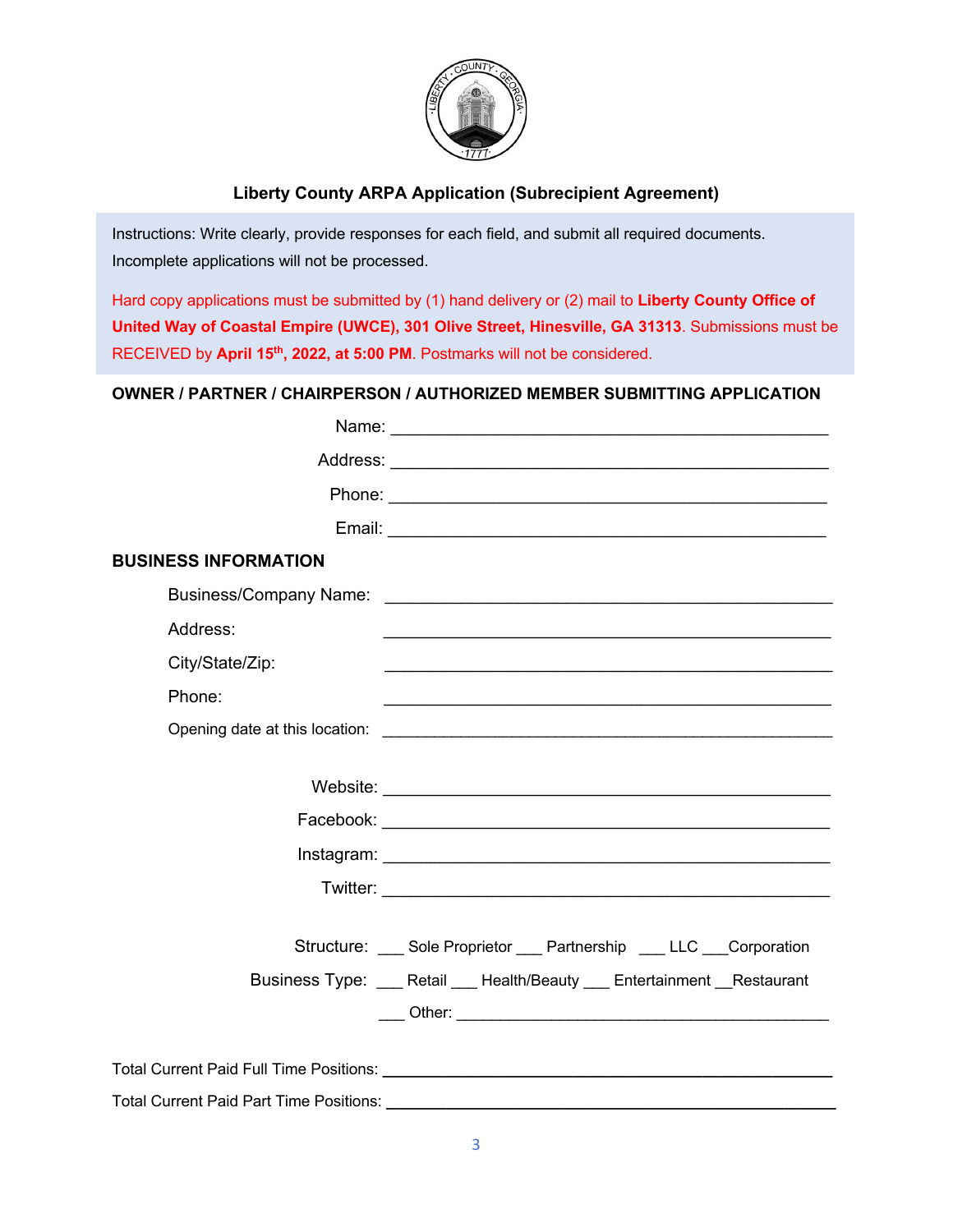#### PREVIOUS LOCATION (IF APPLICABLE)

| Address: |  |
|----------|--|
|          |  |

#### **ADDITIONAL BUSINESS INFORMATION**

Is the business currently closed? \_\_\_\_ Yes \_\_\_\_\_\_ No

If yes, expected re-opening date:

Has the business applied for other financial resources? If so, detail the resources and status of those resources. If funding has been received, detail how the funds were used and whether all funds have been exhausted.

Describe why the business needs assistance. Be as specific as possible. Detail any closures, reduced capacity requirements, or reduced income resulting from the effects of the COVID-19 pandemic.

What adjustments has the business made to sustain operations during the COVID-19 pandemic?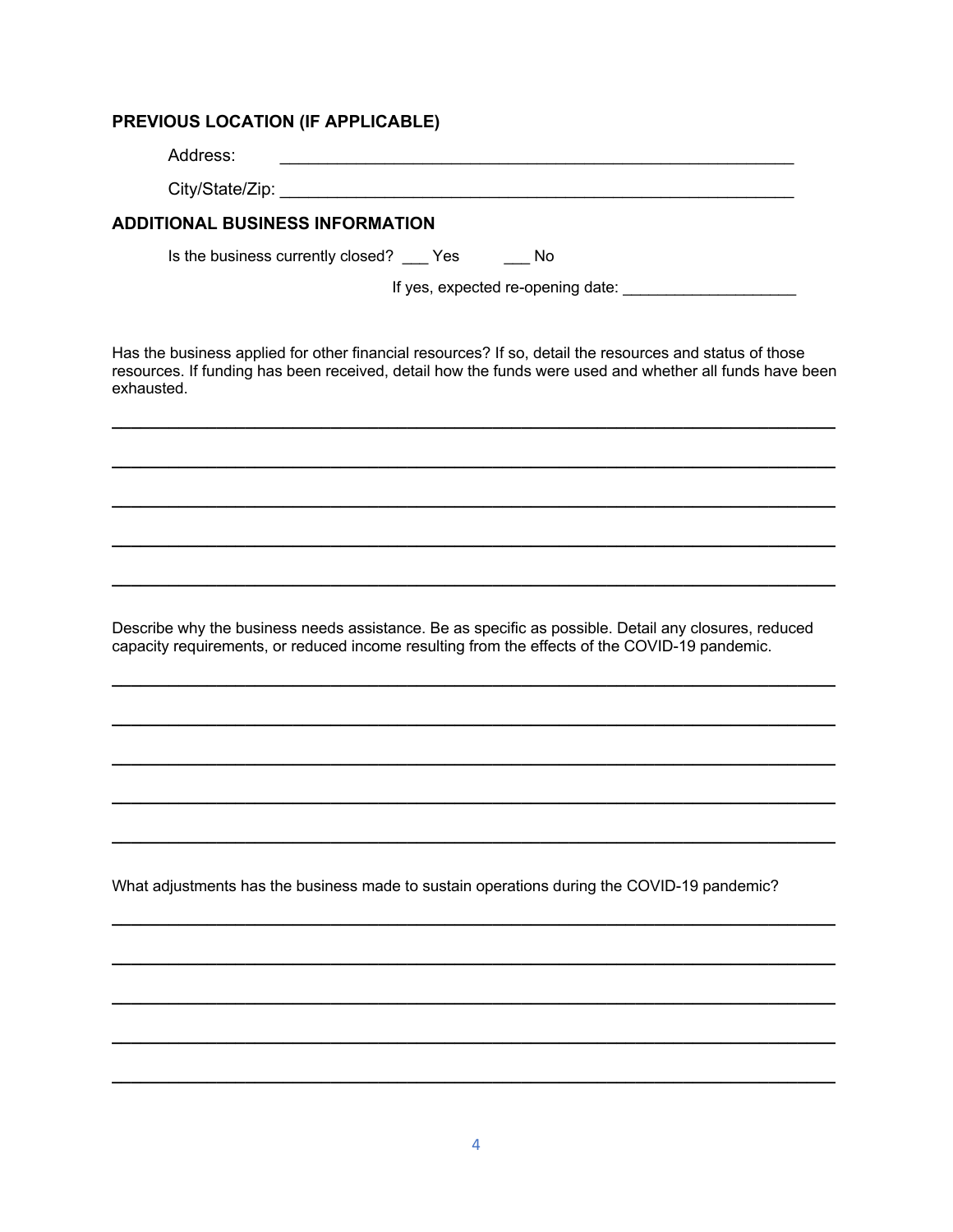**REQUIRED ATTACHMENTS** (Please include the following items and check them off as they are attached)

- 2020 Liberty County Business License
- \_\_\_ 2021 Liberty County Business License
- \_\_\_ 2019 Business Tax Return
- 2020 Business Tax Return

#### **OPTIONAL ATTACHMENTS**

Attach payroll, rent, mortgage, utility, or COVID-19 mitigation expenses incurred March 3, 2021, through the application period that Liberty County Board of Commissioners funding will be used for. **Be sure that items HAVE NOT and WILL NOT be funded or reimbursed by any other source.**

Businesses and nonprofit organizations wishing to establish eligibility for payments to owner/managers should submit at least 3 periodic payments occurring within the last year and prior to December 31, 2022.

#### **CERTIFICATIONS & ACKNOWLEDGEMENTS**

#### *Initial Each Statement*

 $\mathcal{L}$ 

 $\mathcal{L}$ 

 $\mathcal{L}$ 

| I certify that this American Rescue Plan assistance is not duplicative of other public |
|----------------------------------------------------------------------------------------|
| or private funding received.                                                           |
|                                                                                        |

 $\mathcal{L}$ I certify that this American Rescue Plan assistance will be used for payroll, rent, mortgage, utility, or COVID-19 mitigation efforts associated with the business/company.

 $\mathcal{L}$ I certify that the business/company will make consistent and assertive efforts to continue operations through March 1, 2023.

I certify that I am not aware of any conflicts of interest that exist between the business/company, myself, or any other person who is an employee, agent, consultant, officer, elected official, or appointed official of Liberty County and is in the position to participate in a decision-making process or are responsible for the administration or oversight of the Small Business Recovery Program.

 $\mathcal{L}$ I acknowledge that, if selected, a formal agreement will be signed with Liberty County.

I acknowledge that, if selected, the program requires that a Lawful Presence Affidavit and IRS Form W-9 be completed in order to receive payment.

I understand that making false statements, concealing information, submitting altered documents, utilizing funds for ineligible purposes, or similar actions are considered fraudulent and may result in repayment of the grant award or other legal action. I also understand that failure to submit timely and adequate documentation may result in repayment of funds received.

 $\mathcal{L}$ I certify that I will provide a nine (9) month financial report on the use of the funds.